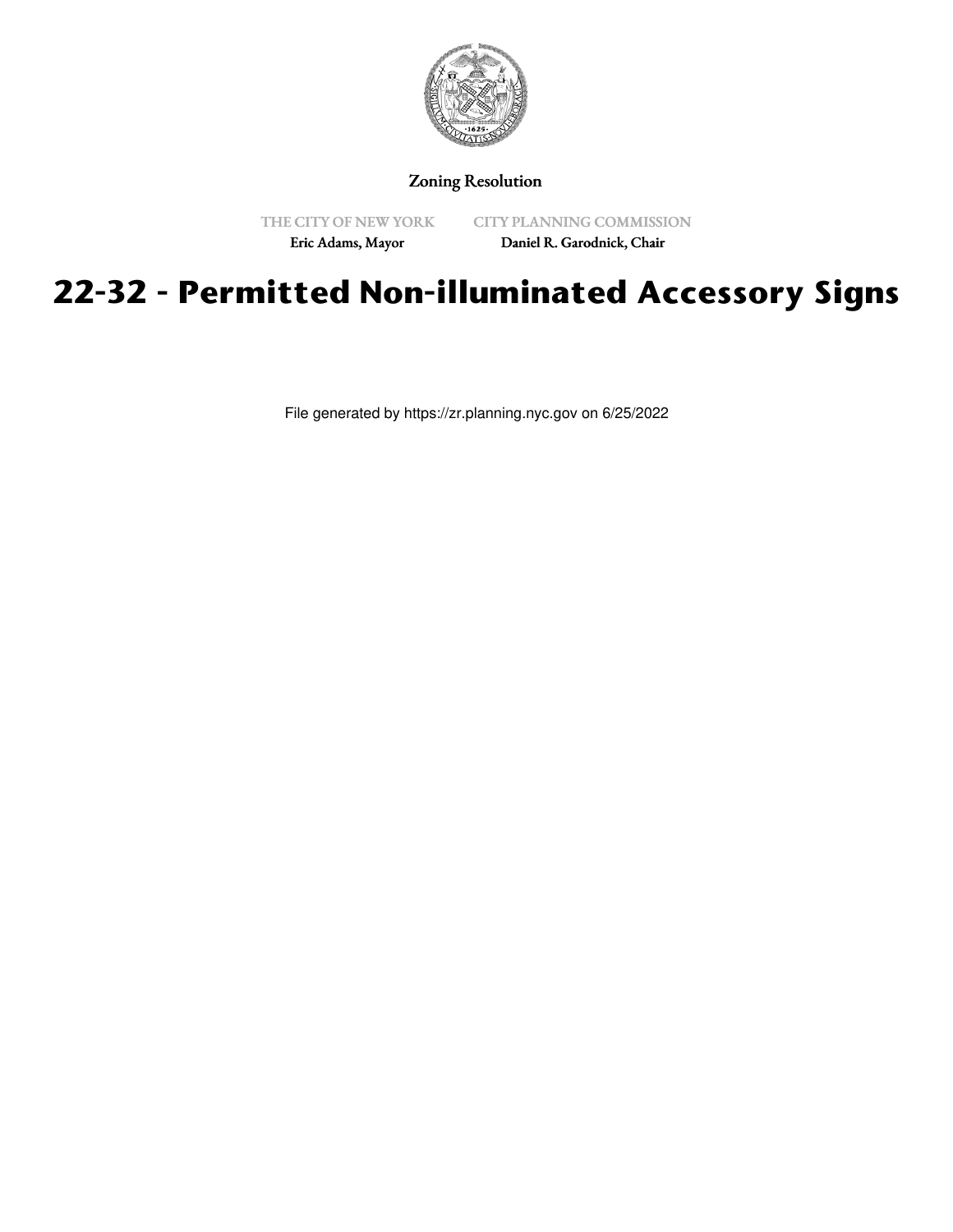## **22-32 - Permitted Non-illuminated Accessory Signs**

LAST AMENDED 4/8/1998

#### R1 R2 R3 R4 R5 R6 R7 R8 R9 R10

In all districts, as indicated, non-#illuminated# #accessory# #signs# are permitted as set forth in this Section, subject to the provisions of Section 22-34 (Additional Regulations).

## **22-321 - Nameplates or identification signs**

LAST AMENDED 2/2/2011

#### R1 R2 R3 R4 R5 R6 R7 R8 R9 R10

- (a) For all #buildings# containing #residences#, one nameplate, with an area not exceeding one square foot and indicating only the name or address of the occupant or a permitted occupation, is permitted for each #dwelling unit# or #rooming unit#.
- (b) For multiple dwellings, including #apartment hotels#, or for permitted #non-residential# #buildings or other structures# exclusive of hospitals and related facilities, one identification #sign#, with an area not exceeding 12 square feet and indicating only the name of the permitted #use#, the name or address of the #building#, or the name of the management thereof, is permitted. For #community facility# #uses#, except hospitals and related facilities, a bulletin board, with an area not exceeding 16 square feet, is also permitted. For any #sign# on awnings or canopies, the height of letters on any side of such awnings or canopies shall not exceed 12 inches.
- (c) For hospitals and related facilities, any number of identification or directional #signs# are permitted, provided the total #surface area# in square feet of all such #signs# shall not exceed 25 square feet on any one #street# frontage or 15 percent of such #street# frontage in feet, whichever is less. However, for #zoning lots# with more than one #building# that fronts upon the same #street#, each such #building# shall be permitted a #surface area# of 25 square feet. In addition to the aforementioned #signs#, either one directory or bulletin board, or combination thereof, is permitted, not to exceed 50 square feet.

## **22-322 - "For sale" or "for rent" signs**

LAST AMENDED 12/15/1961

#### R1 R2 R3 R4 R5 R6 R7 R8 R9 R10

"For sale" or "for rent" #signs#, with an area not exceeding 12 square feet, are permitted. If located on vacant land, such a #sign# shall not be within 15 feet of the #street line#, nor within six feet of any other #lot line#.

## **22-323 - Signs for parking areas**

LAST AMENDED 9/29/2010

R1 R2 R3 R4 R5 R6 R7 R8 R9 R10